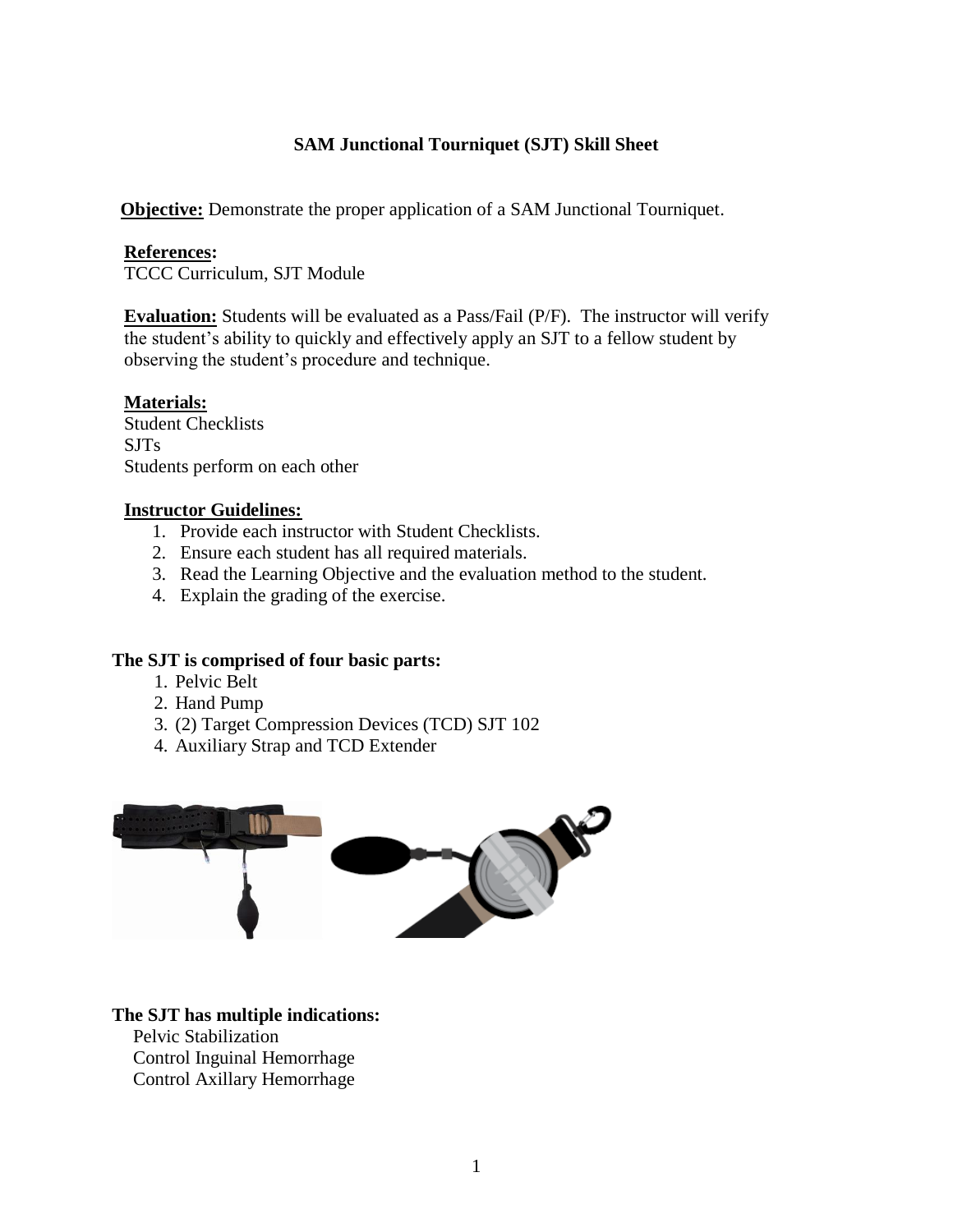# **INGUINAL HEMORRHAGE**

#### STEP 1

Determine that the injury is not amenable to treatment with a standard limb tourniquet. Remove all objects from the casualty's pockets. Slide the belt underneath the casualty, positioning the Target Compression Device (TCD) over the area to be compressed (over the femoral pulse just below the inguinal ligament). Use sterile gauze or hemostatic dressing of targeting directly over a wound. When treating a unilateral injury and using only one TCD, the belt may be applied from either side, depending upon the location of the injury.

For bilateral application, use a second TCD.



## STEP 2

Hold the TCD in place and connect the belt by snapping the buckle together.



## STEP 3

Pull the brown handles away from each other until the buckle secures. You will hear an audible click. Fasten excess belt in place by pressing it down on the Velcro. You may hear a second click once the belt is secure.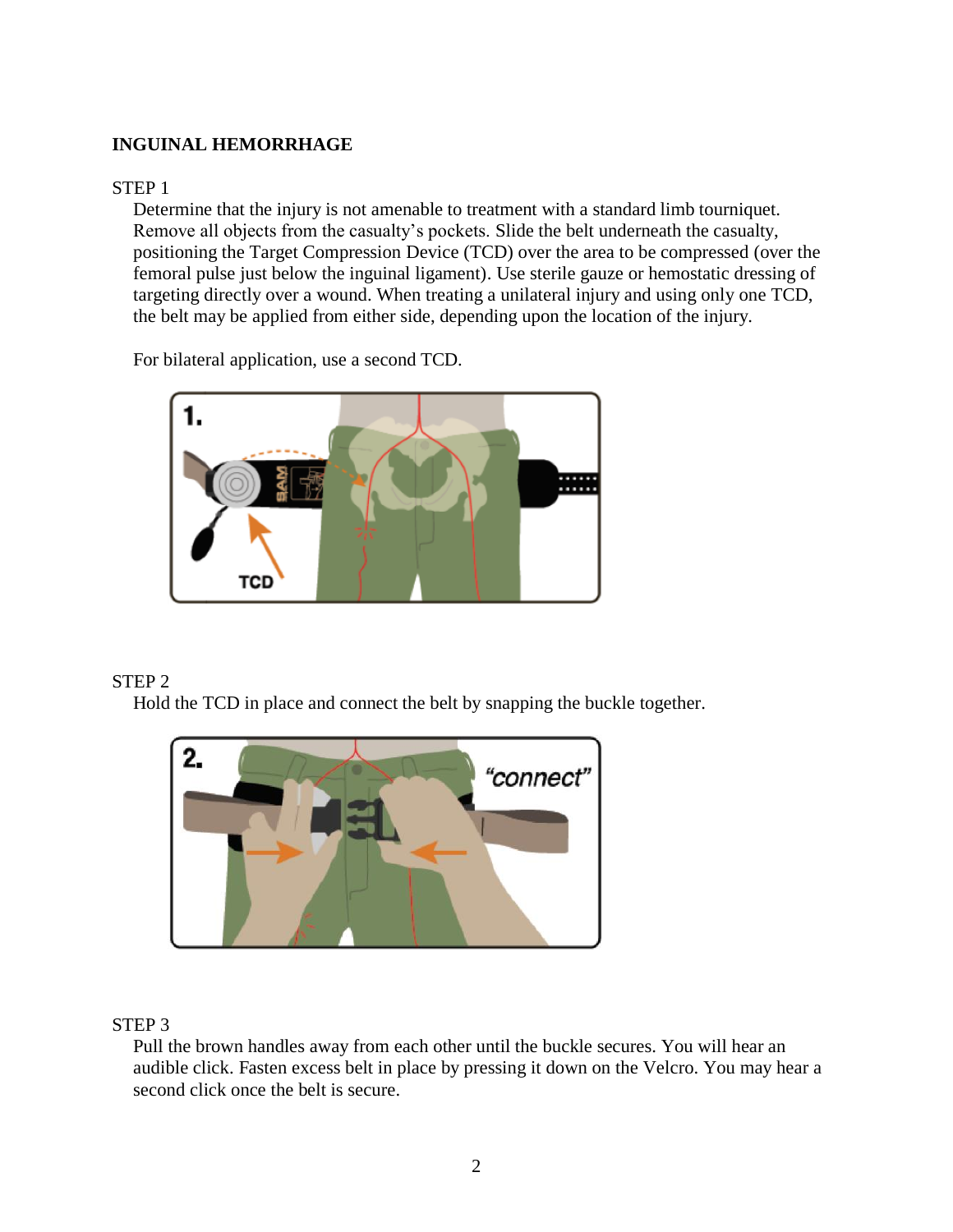

### STEP 4

Use the hand pump to inflate the TCD until hemorrhage stops. In this practical exercise, the student will verbalize both inflating the TCD and checking for hemorrhage control. Monitor casualty during transport for hemorrhage control and adjust the device if necessary.



**TO REMOVE**, unbuckle the belt.

# **AXILLARY HEMORRHAGE**

## STEP 1

Apply the SJT to the casualty under the arms, as high as possible. Place the D-ring on the injured side, aligning it with the side of the neck. Connect the buckle and secure the strap in place by pulling the brown handles apart until you hear a click. **Maintain tension** and secure the loose end of the strap by pressing it down on the Velcro.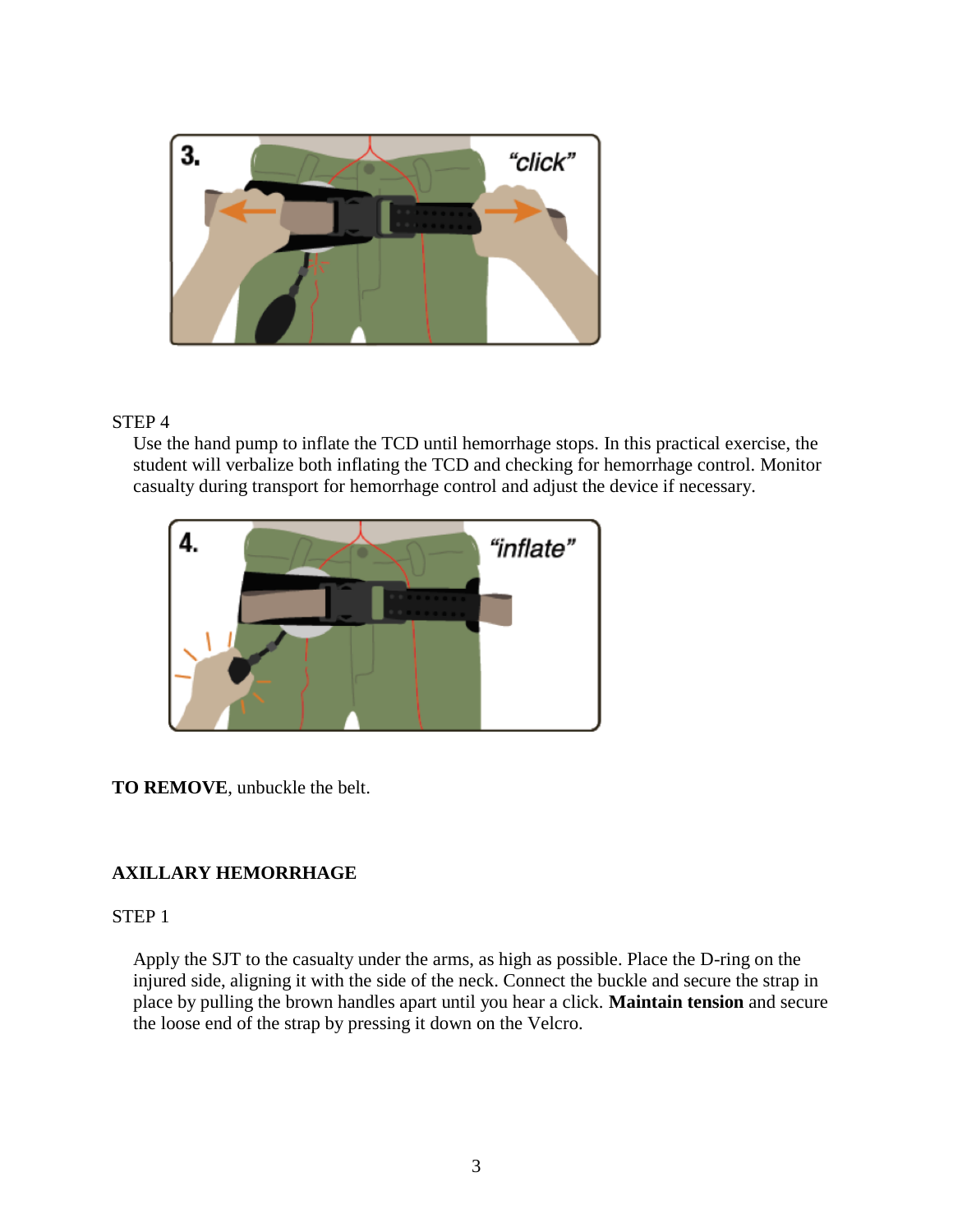

# STEP 2

Attach the Extender to the TCD prior to application, and attach the TCD to the strap by pressing it onto the brown Velcro. The Extender allows for more direct pressure on the artery.



# STEP 3

Attach the large clip on the strap to the D-ring on the front of the SJT.

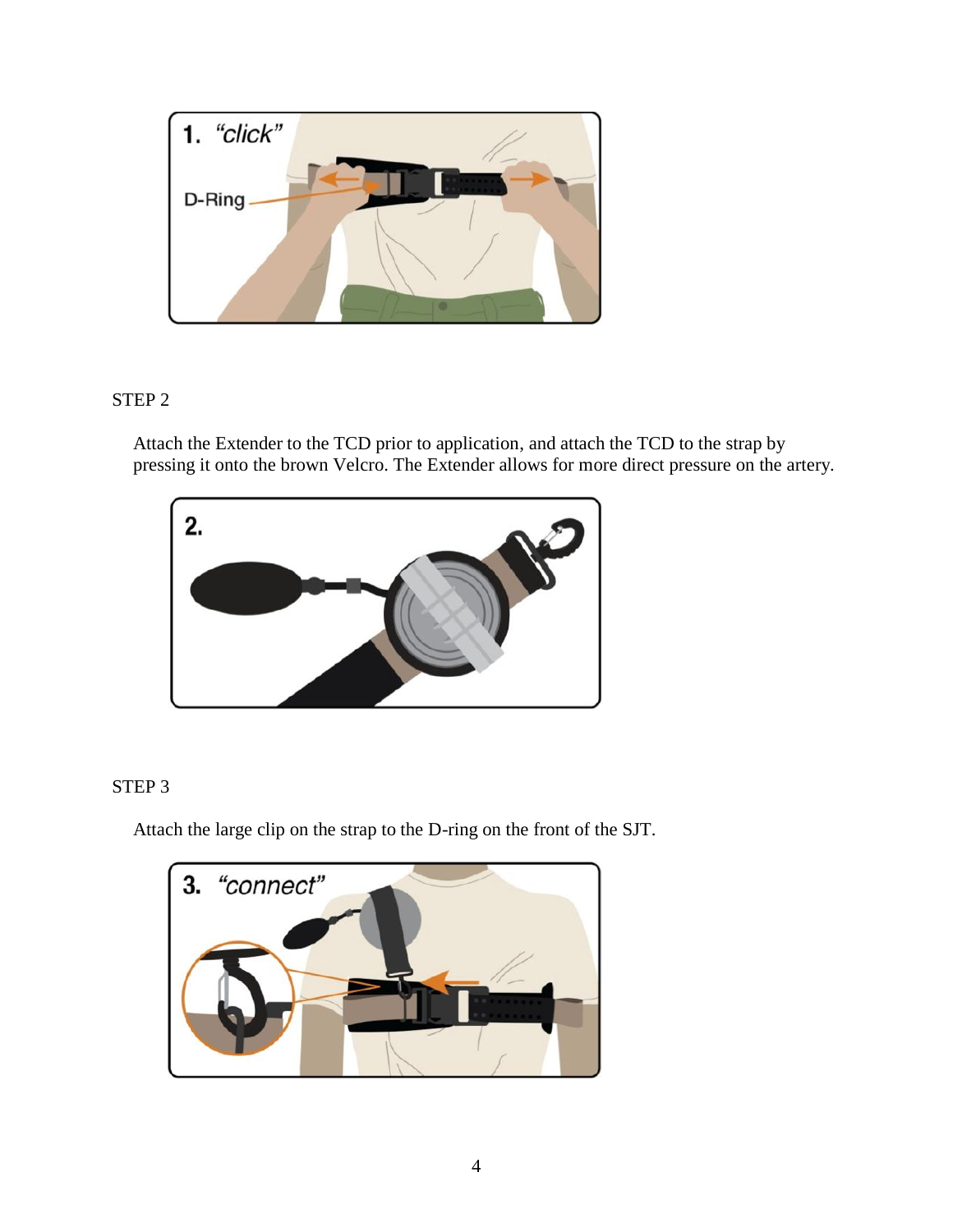STEP 4

Connect the accessory strap to the cord on the back of the SJT using the small clip, as close as possible to the casualty's midline.



### Step 5

Tighten the strap as much as possible using the brown handle. Use the hand pump to inflate the TCD until hemorrhage stops. In this practical exercise, the student will verbalize both inflating the TCD and checking for hemorrhage control. Monitor casualty during transport for hemorrhage control and adjust the device if necessary.



**TO REMOVE**, unbuckle the belt.

#### **CONSIDERATIONS**

- The SAM Junctional Tourniquet is intended to be left on for up to four hours.
- Remove only at a Definitive Care Facility.
- Additional inflation of the TCD may be necessary with changes in altitude.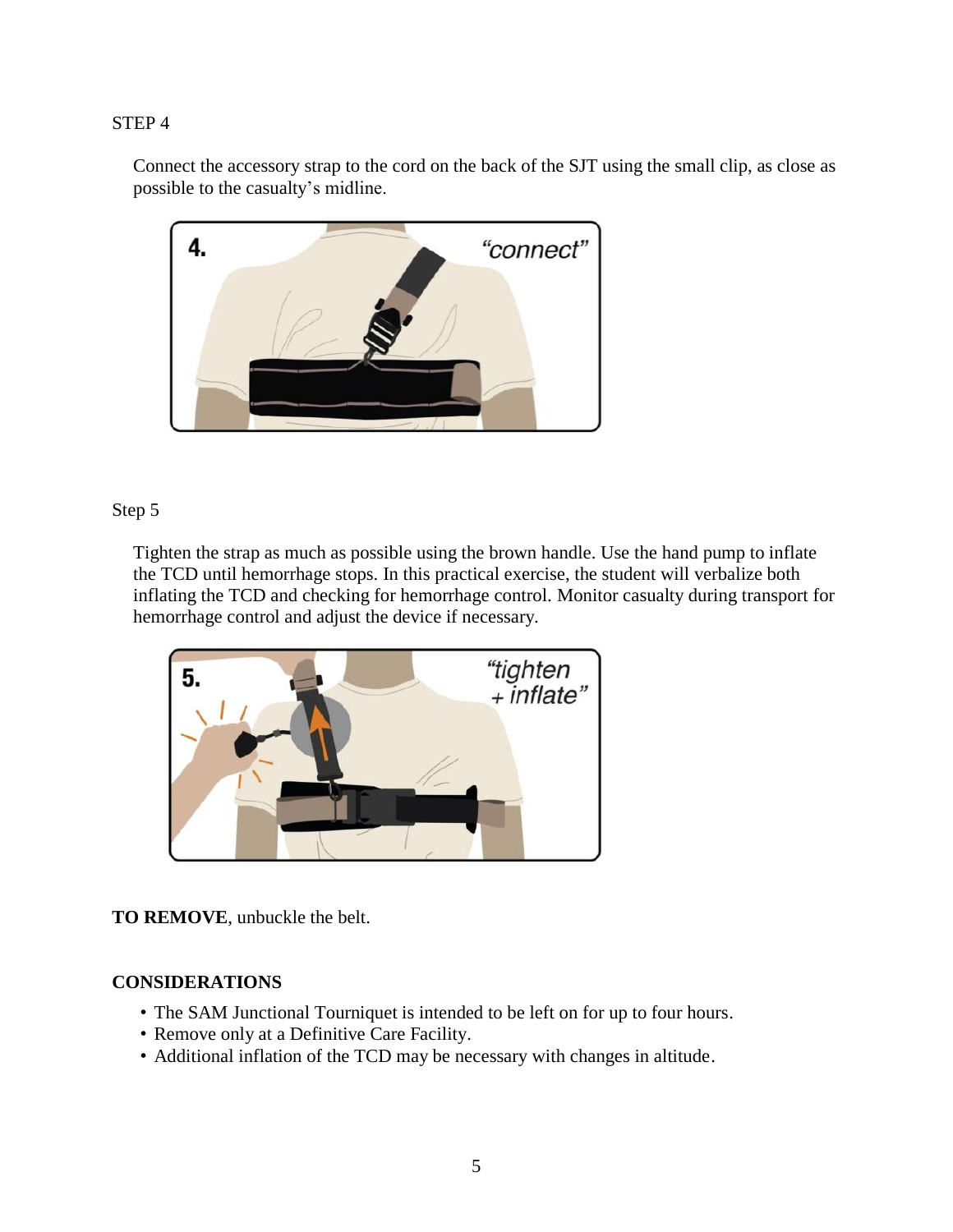# **Student Checklist Control Bleeding Using a SAM Junctional Tourniquet**

| <b>Task</b>                                                                                                 | <b>Completed</b> |                   |                  |
|-------------------------------------------------------------------------------------------------------------|------------------|-------------------|------------------|
|                                                                                                             | 1st              | 2nd               | 3rd              |
| Determined that the injury was not amenable to treatment with<br>a standard limb tourniquet.                | P /<br>F         | P / F             | P / F            |
| Determined if a bilateral or unilateral application was needed.                                             | P<br>F           | P.<br>$\mathbf F$ | P / F            |
| <b>FOR INGUINAL APPLICATION</b>                                                                             |                  |                   |                  |
| Removed items from pockets that may interfere with SJT<br>application.                                      | P / F            | P / F             | P / F            |
| Properly placed the SJT so that TCD(s) was (were) correctly<br>located just below the inguinal ligament(s). | P / F            | P / F             | P / F            |
| Correctly tightened and secured the belt to before inflating the<br>$TCD(s)$ .                              | F<br>P           | P / F             | P / F            |
| Verbalized inflating the TCD(s) until distal bleeding stopped.                                              | F<br>P           | F<br>P            | $\mathbf F$<br>P |
| Verbalized checking for hemorrhage control.                                                                 | F<br>Р           | F                 |                  |

# **Critical Criteria:**

\_\_\_\_\_ Did not correctly position the SJT.

\_\_\_\_\_ Did not verbalize applying sufficient pressure to stop distal bleeding.